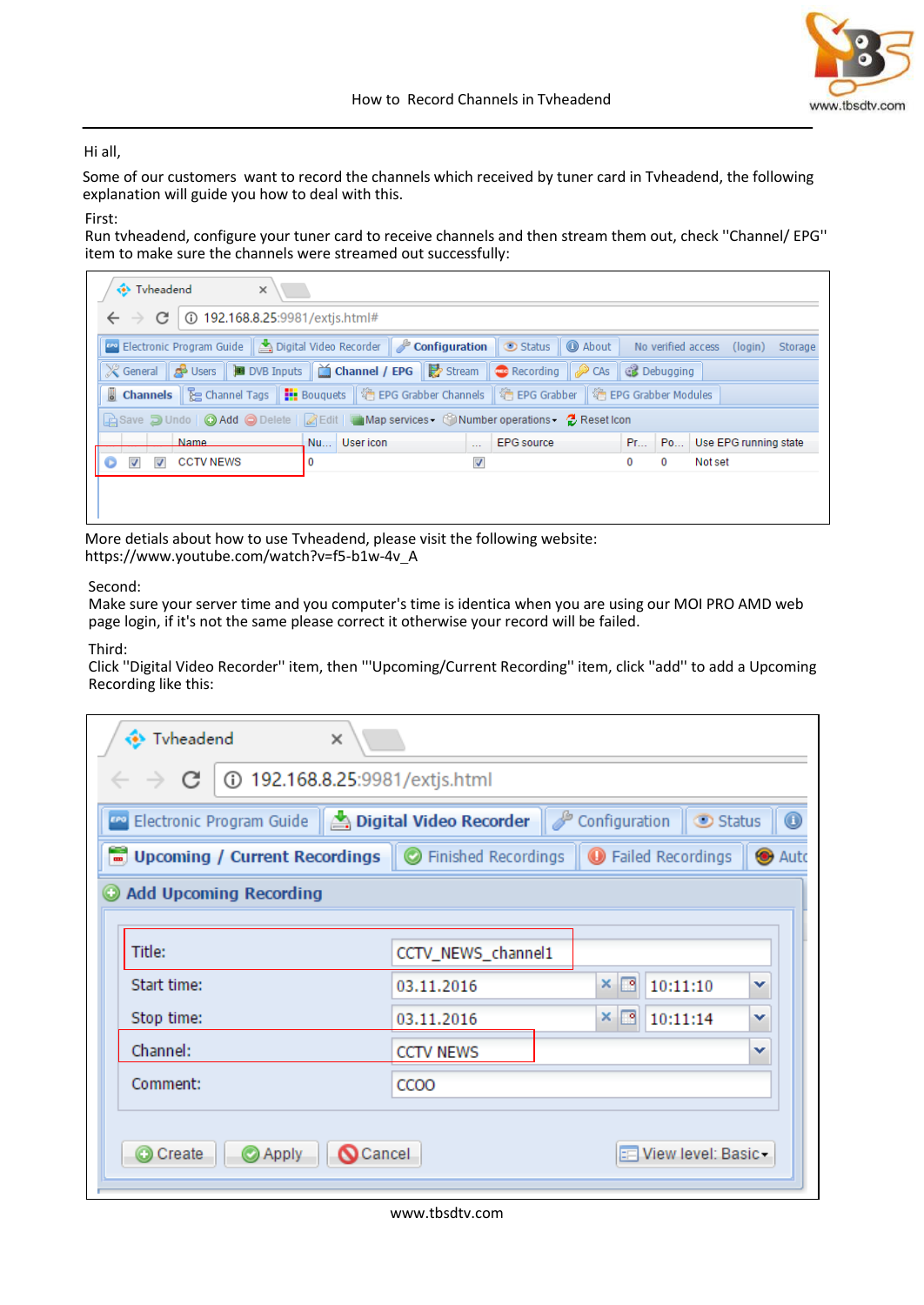

**Title** is the subject about this record file, you can describe yourself.

**Channel** is the program which you map out.

**Comment** is a text filed, not used for anything else, or you can enter something you want.

# Fourth:

Click ''Create'', it wil begin to record, like this:

|                     | <b>Ex</b> The Best Digital TV Soli $\times \bigvee \leftrightarrow$ Tyheadend |          |                                                                                                                                          |  |
|---------------------|-------------------------------------------------------------------------------|----------|------------------------------------------------------------------------------------------------------------------------------------------|--|
|                     | $\leftarrow$ $\rightarrow$ <b>C</b>   0 192.168.8.25:9981/extjs.html          |          |                                                                                                                                          |  |
|                     |                                                                               |          | <b>Property</b> Electronic Program Guide   <b>A Digital Video Recorder</b>   <b>P</b> Configuration   C Status   1 About   No verified a |  |
|                     |                                                                               |          | Dipcoming / Current Recordings   C Finished Recordings   O Failed Recordings   O Autorecs   B Timers                                     |  |
|                     | GSave J Undo   O Add O Delete   Z Edit   O Stop C Abort                       |          |                                                                                                                                          |  |
| Det                 | Title                                                                         | Subtitle | Priority                                                                                                                                 |  |
| $\bullet$ $\bullet$ | CCTV_NEWS_channel1                                                            |          | Important                                                                                                                                |  |
|                     |                                                                               |          |                                                                                                                                          |  |

# After record finished, it will remind you:

| $\leftarrow$ $\rightarrow$ <b>C</b>   0 192.168.8.25:9981/extjs.html<br><b>Example 2 Electronic Program Guide Nighted Video Recorder P</b> Configuration <b>C</b> Status <b>Q</b> About<br>Upcoming / Current Recordings   O Finished Recordings   O Failed Recordings   O Autorecs   B Timers<br>Gisave J Undo   O Add O Delete   Z Edit   O Stop C Abort<br>Det<br>Title<br>Subtitle<br>Priority |  | <b>Ex</b> The Best Digital TV Sole $\times \sqrt{\Leftrightarrow}$ Tyheadend | × |               |
|----------------------------------------------------------------------------------------------------------------------------------------------------------------------------------------------------------------------------------------------------------------------------------------------------------------------------------------------------------------------------------------------------|--|------------------------------------------------------------------------------|---|---------------|
|                                                                                                                                                                                                                                                                                                                                                                                                    |  |                                                                              |   |               |
|                                                                                                                                                                                                                                                                                                                                                                                                    |  |                                                                              |   | No verified a |
|                                                                                                                                                                                                                                                                                                                                                                                                    |  |                                                                              |   |               |
|                                                                                                                                                                                                                                                                                                                                                                                                    |  |                                                                              |   |               |
|                                                                                                                                                                                                                                                                                                                                                                                                    |  |                                                                              |   |               |
| C CTV_NEWS_channel1<br>Important                                                                                                                                                                                                                                                                                                                                                                   |  |                                                                              |   |               |